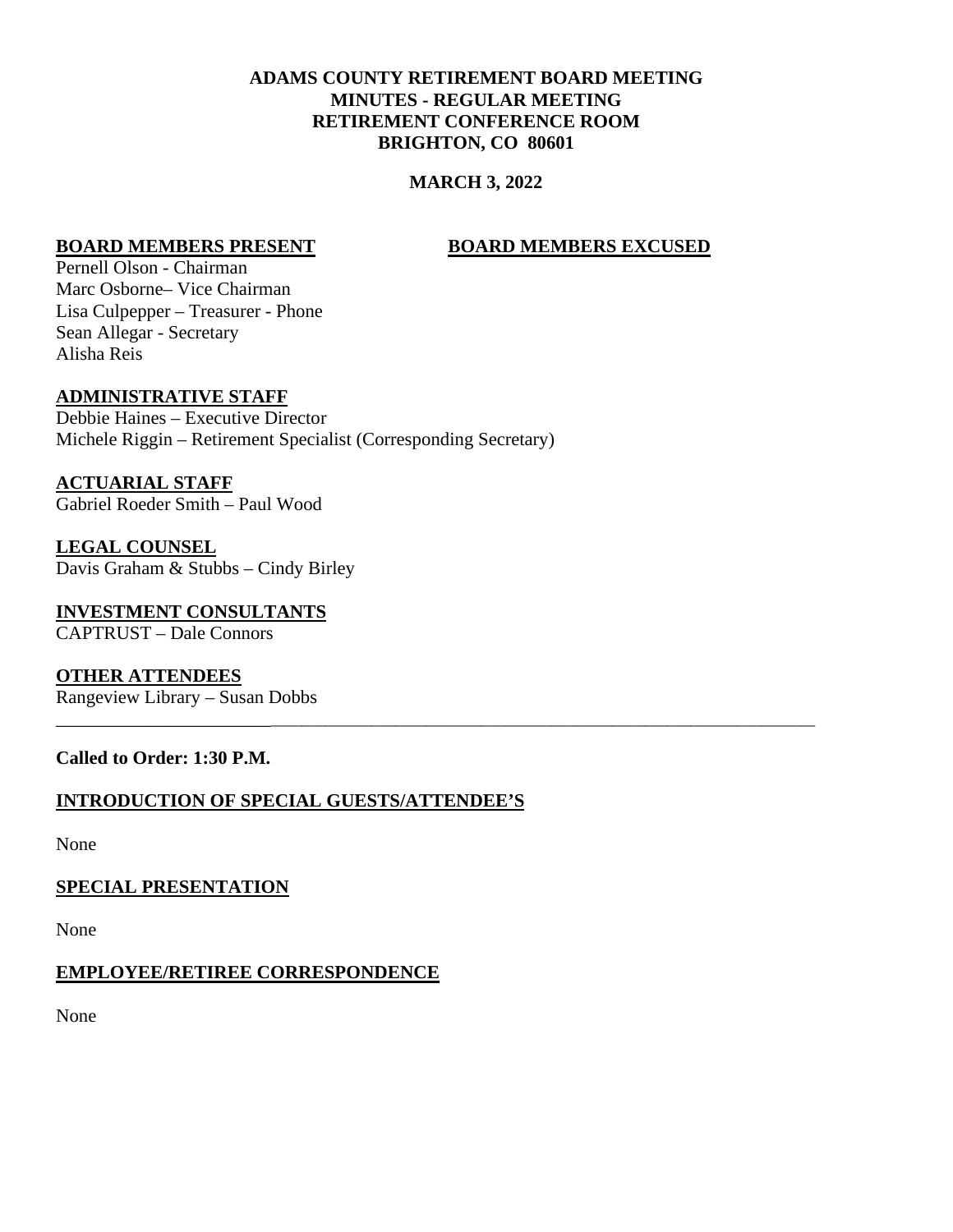## **REGULAR BUSINESS SESSION**

None

## **CONSENT AGENDA**

**Consent Agenda: Distributed by E-Mail**

**Approval of Regular Board Meeting Minutes – February 3, 2022 Approval of Money Manager Fund Totals – None**

**Provided at Board Meeting: Approval of Terminated Retirement Members Payout Report – February 2022**

**Ratify of Administrative Expenditures – March 2, 2022** Expenditures - \$ 77,696.48 Paid February Expenditures - \$ 21.95

**Moved by Board Member – Ms. Reis Seconded by Board Member – Mr. Allegar**

#### **Unanimously carried.**

#### **UNFINISHED BUSINESS**

None

#### **NEW BUSINESS**

#### **Davis Graham & Stubbs – Cindy Birley Crestview/Veritas Documents**

Ms. Birley stated that Davis Graham & Stubbs successfully received and reviewed Crestview's paperwork stating that the Trust is a US Citizen. This was due to Crestview's acquisition of Hornblower Holdings LP and expanding overseas. Ms. Birley indicated that the Veritas paperwork has been completed and coordinated with Mr. Reavis at US Bank.

#### **Gabriel Roeder Smith – Paul Wood COVID Analysis**

Mr. Wood presented a Covid Analysis on the Adams County Retirement Plan. Mr. Wood stated that the Plan did experience a higher mortality rate than usual there was a 53% increase in deaths for 2020/2021 compared to the average from 2017/2019. Mr. Wood stated what will be the ultimate impact be from COVID-19 on the mortality of Governmental pensions. Consider two extremes: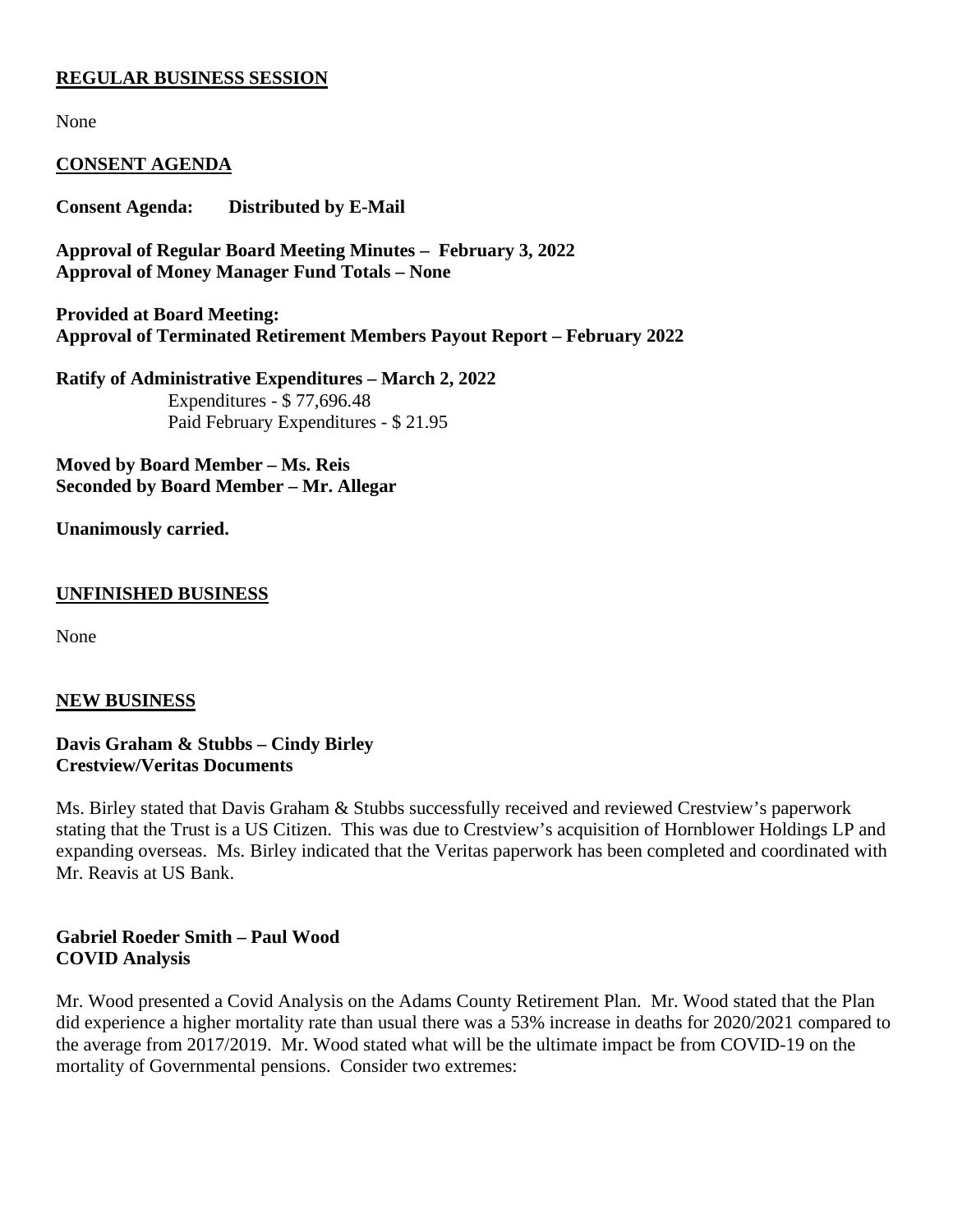- Possibility #1 is COVID-19 is a one-time "shock" event on plan mortality, but longer-term trends are not expected to change. A large portion of people being significantly impacted were advanced in age with preexisting conditions and will not have a major impact on pension plans.
- Possibility #2 is current pandemic signals overall change in future mortality trends. COVID-19 will continue to impact society for years to come, this true change in long-term trend will have a more lasting impact on plan health.

Mr. Wood indicated it could be a long time before anyone will know what the eventual impact of Covid will be on retirement plans. He stated trust the process and let the good, disciplined, and tough decisions from the past continue the path towards a successful, sustainable, and reliable retirement.

# **STANDING REPORTS**

# **CAPTRUST – Dale Connors Investment Update**

Mr. Connors indicated it was a difficult start to the year with stock and bonds being negative and commodities being positive. He stated that bonds were down due to the interest rates rising prior to the Ukraine situation. Mr. Connors stated the Adams County Retirement Plan was down 2.7% at the end of January 2022.

Ms. Reis asked on behalf of the Board of County Commissioners (BoCC) what level of investments does the Adams County Retirement Plan have in Russian holdings. After some discussion the Board of Retirement asked Mr. Connors to check with the Plan's money managers as to their holdings in Russian stocks and provide an update to the Board.

Ms. Birley commented to the Board about having open meetings. She stated one of the biggest concerns is having conversations when Board members are not in a public meeting. Ms. Birley indicated that Douglas County School Board is being sued because they were communicating in a "daisy chain fashion" which means if one member talks to another member about a subject then that member goes and discusses with another member that is considered a meeting between 3 public officials even though there were only two members meeting at a time.

Ms. Reis moved to direct CAPTRUST to inquire and divest holdings in Russia, if feasible. Ms. Culpepper seconded the motion, and it was unanimously carried.

## **Davis Graham & Stubbs – Cindy Birley Legal Update**

Ms. Birley reminded the Board that meetings can also be held by email, so the Board needs to be careful because there is a lot of unclear law. She stated there is an Executive Session posted with regards to Amendment No. Five to the Adams County Retirement Plan. She indicated that Mr. Olson has been briefed on the matter and feels comfortable with the material. Ms. Birley stated that the previous chairman, Mr. Osborne had been in earlier discussions regarding the material. If all members agree this can be done in open session.

#### **Required Minimum Distribution Update**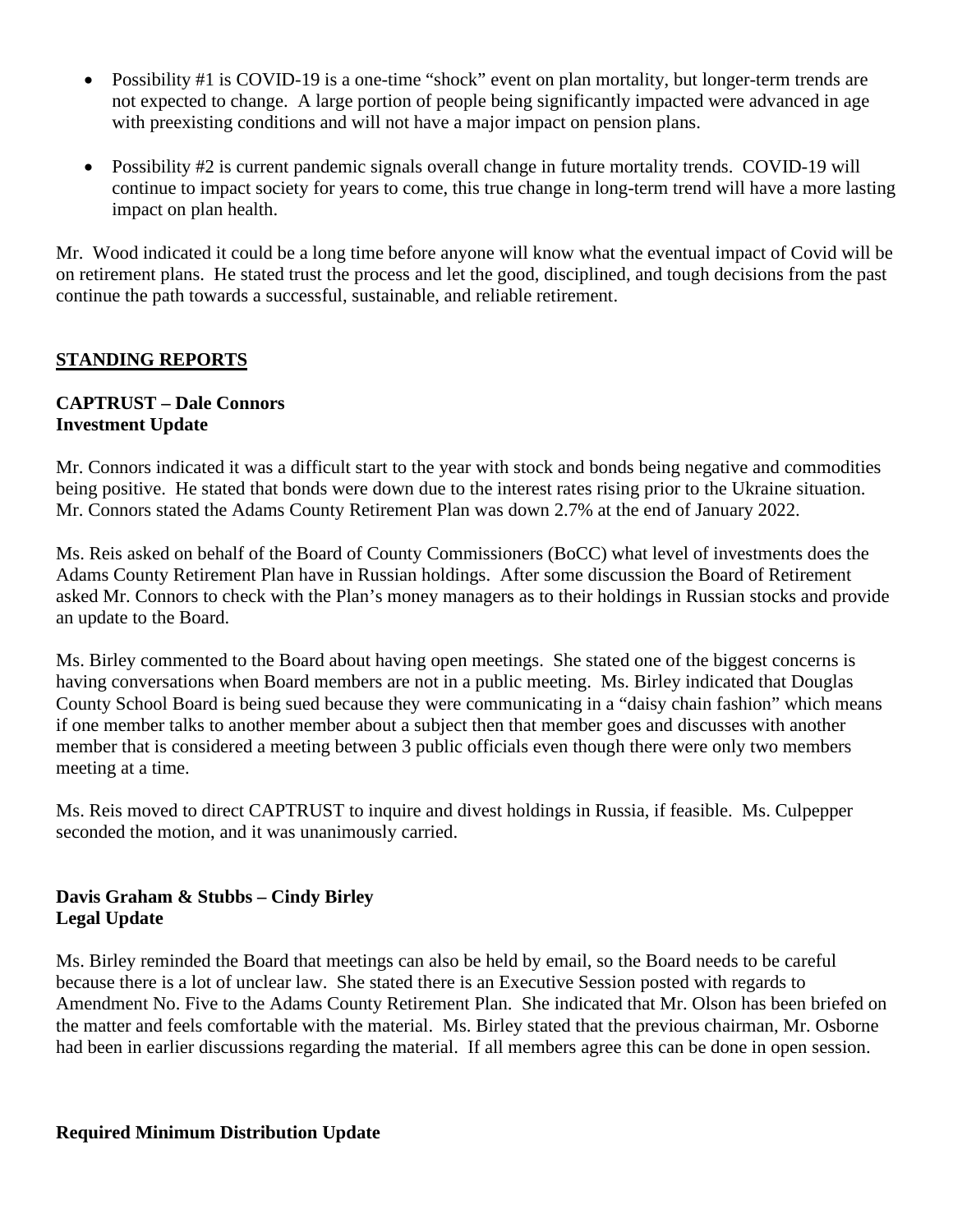Ms. Birley reminded the Board that she was waiting to draft the Plan changes for the required minimum distributions in the Plan Document because there would be additional guidance. The guidance has now come out and she will be looking through about 300 pages of documentation. She indicated the Plan is not required to have this in place yet. She will keep the Board updated.

# **Gabriel Roeder Smith – Paul Wood Actuarial Update**

None

## **Retirement Staff – Ms. Haines Administrative Update**

Ms. Haines reminded the Board that conferences and training classes are now available for 2022 and if any Board member is interested in attending a session to please let her know. Mr. Osborne asked how the audit was going? Ms. Haines responded that there have been some personnel changes with the auditors that handle the Adams County Retirement Plan. She indicated that CliftonLarsonAllen has received all documentation from the Retirement office and the staff is waiting to hear back from Ms. Quinn, CLA for an on-site visit.

# **EXECUTIVE SESSION**

None

# **OTHER BUSINESS**

None

# **NEW BUSINESS**

## **Davis Graham & Stubbs – Cindy Birley Amendment No. Five to the Adams County Retirement Plan (As Amended and Restated Effective January 1, 2020)**

Ms. Birley presented a clean and redlined copy of Amendment No. Five to the Adams County Retirement Plan (As Amended and Restated Effective January 1, 2020) regarding Average Monthly Compensation.

Mr. Osborn moved to approve Amendment No. Five to the Adams County Retirement Plan (As Amended and Restated Effective January 1, 2020). Mr. Allegar seconded the motion and it was unanimously carried.

# **Certificate and Resolutions (Oath)**

Ms. Haines read the Certificate and Resolution (Oath) to the Board of Retirement and this your free act and deed. Mr. Osborne, Ms. Reis, Ms. Culpepper, Mr. Allegar and Mr. Olson all responded, "I do".